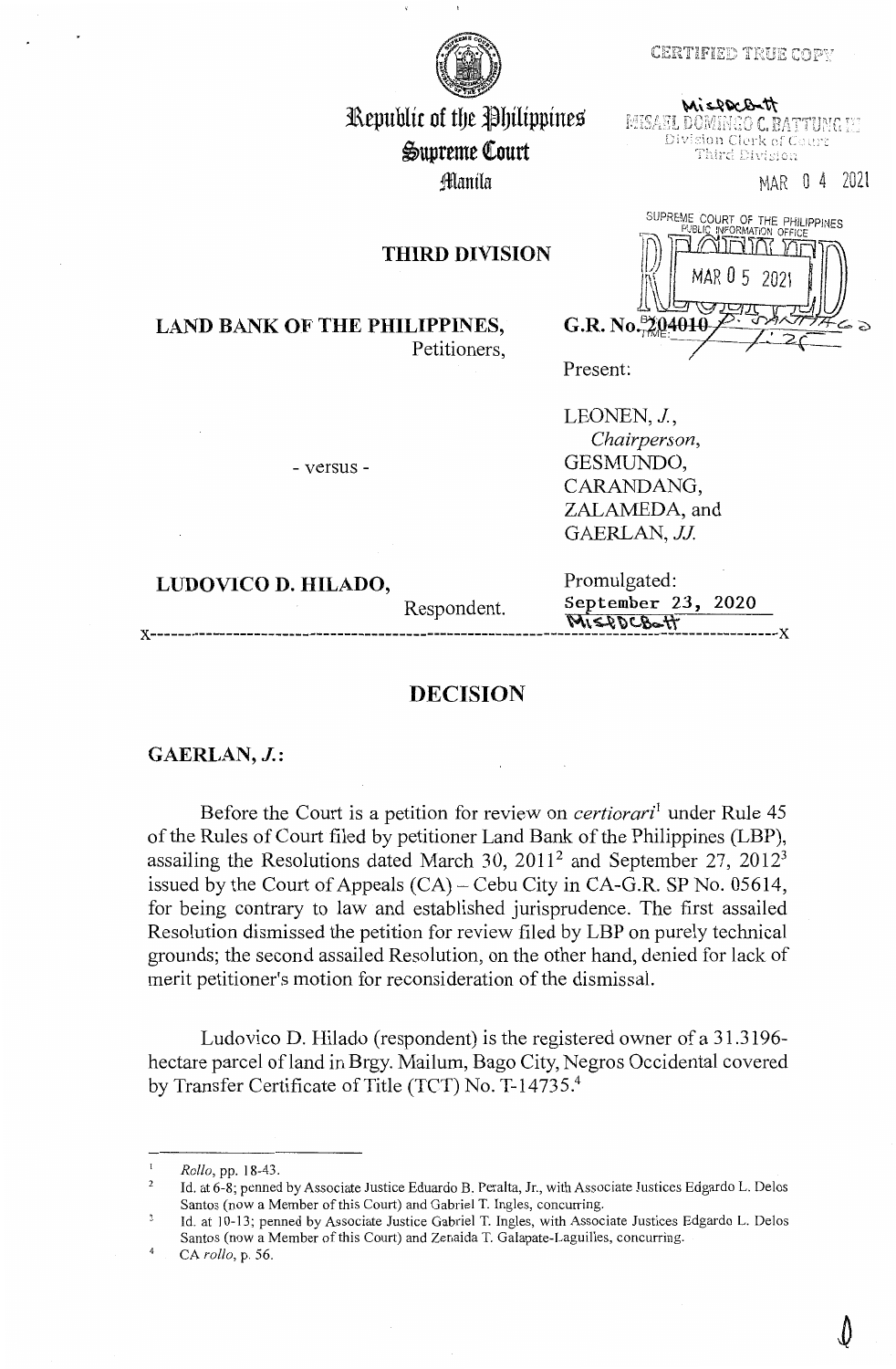On October 24, 2000, respondent voluntarily offered his property for sale to the Department of Agrarian Reform (DAR) for coverage under the Comprehensive Agrarian Reform Program (CARP) at P200,000.00 per hectare. <sup>5</sup>

Upon ocular inspection, however, it was determined that only the 17 .9302-hectare portion of respondent's property devoted to the planting of rice, com and *ipil-ipil* trees, with a small section used as a homelot, could be included in the said program. The remaining 13 .3 894 hectares, identified as a slope with no sign of any cultivation, was excluded therefrom.<sup>6</sup>

LBP valued the CARP-covered portion of respondent's property at P767,641.07, as reflected in the following breakdown:

| <b>LAND USE</b>        | AREA (HA.) | PRICE/HA.     | <b>LAND VALUE</b> |  |
|------------------------|------------|---------------|-------------------|--|
| Riceland - unirrigated | 0.5473     | Php 84,166.74 | Php 46,064.46     |  |
| Cornland               | 8.3188     | 33,272.76     | 276,789.44        |  |
| Ipil-ipil              | 8.9153     | 49,071.30     | 437,485.36        |  |
| Homelot                | 0.1488     | 49,071.30     | 7,301.81          |  |
| <b>TOTAL</b>           | 17.9302    |               | Php 767,641.07    |  |

Respondent rejected LBP's valuation. Consequently, he lodged a petition for preliminary determination of just compensation before the Department of Agrarian Reform Adjudication Board (DARAB).<sup>7</sup> The petition was docketed as DARAB Case No. R-0605-1357-01. <sup>8</sup>

After a re-inspection of the property and the presentation of evidence by the parties, the DARAB rendered a judgment sustaining the valuation made by LBP. Accordingly, the amount of  $P767,641.07$  was released to respondent without prejudice to his filing of a case for judicial determination of just compensation. 10

Taking the position that his property could command a higher price, respondent filed, on November 12, 2002, an action<sup>11</sup> for "fixing of just compensation" before the Regional Trial Court (RTC) of Bacolod City,

*5*  Id.

<sup>6</sup>  Id. at 73-73.

<sup>7</sup>  Id. at 85.

<sup>8</sup> Id. at 86.

<sup>9</sup>  Id.

 $10$  Id. at 113.

Id. at 56-59.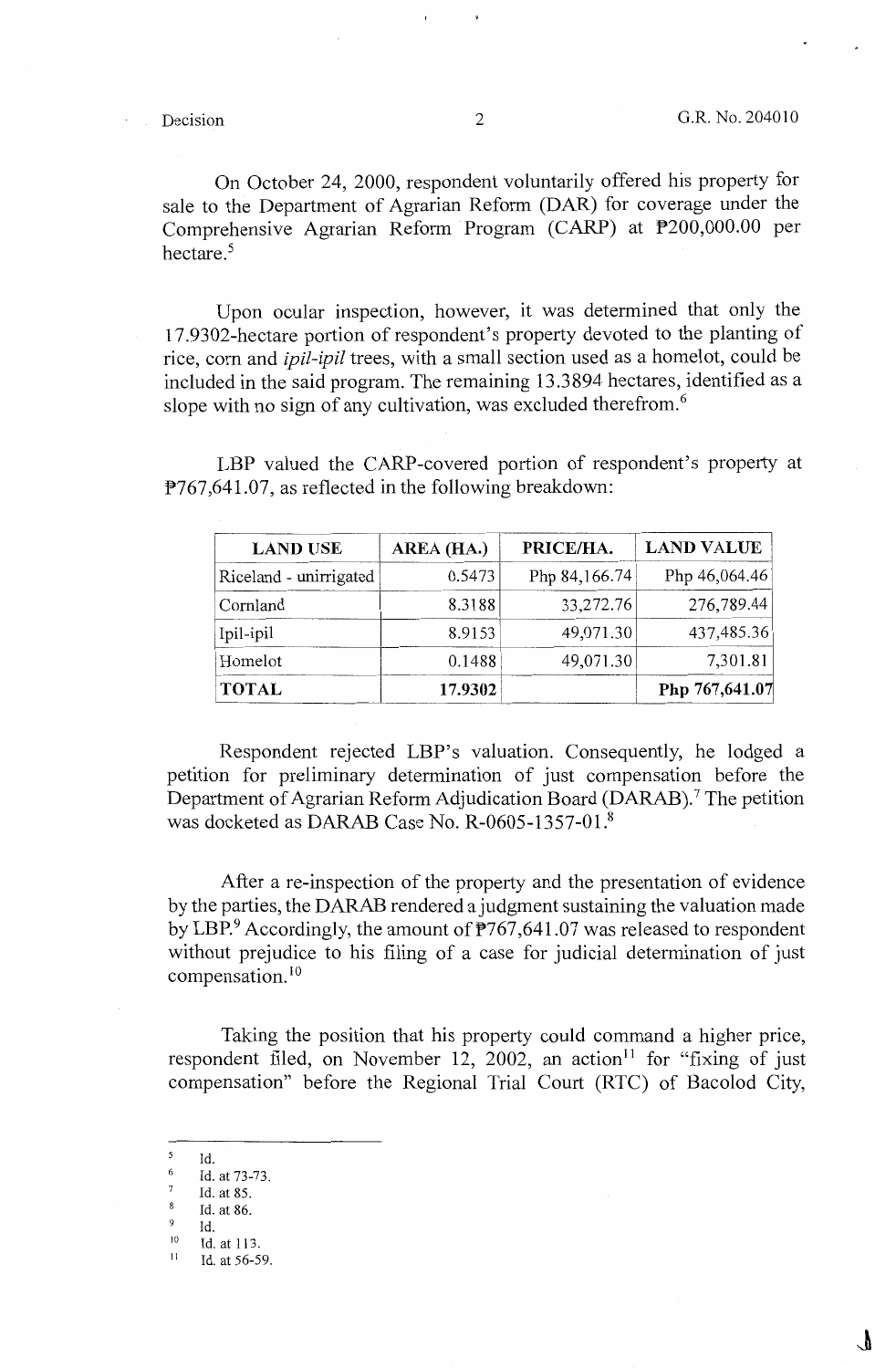Negros Occidental, Branch 46, sitting as a Special Agrarian Court (SAC). It was docketed as CAR Case No. 02-038.

Respondent alleged that LBP's valuation was unfair and unjust as it was solely based on the crops planted on his land at the time of the inspection and no consideration was made on the classification of the land based on its kind of soil and productivity. He pointed out that his property is situated not far from the highway and that, at the same time, it runs parallel to the Ma-ao river which can be used as a source for irrigation. He claimed that his property, as with the other surrounding properties, was formerly planted with sugarcane and that the buying price of land in the area was already pegged at P200,000.00 per hectare, making the price offered by LBP grossly inadequate.<sup>12</sup>

In its answer, 13 LBP denied that the basis of its valuation was unfair and unjust. It averred that the value of the 17.9302-hectare property of respondent was computed using the formula laid down by DAR in its Administrative Order (A.O.) No. 5, series of 1998. 14

Thereafter, trial on the merits ensued. On August 17, 2010, the SAC rendered a Decision<sup>15</sup> ruling in favor of respondent and fixing the just compensation at  $\mathbb{P}1,496,258.00$ , the decretal portion of which reads:

IN VIEW OF THE FOREGOING CONSIDERATIONS, this Court fixes the just compensation of [respondent's] 17.9302- hectare CARPcovered area, as follows:

A) For the cornland with an area of 8.3188 hectares, more or less, at Pl00,000.00 per hectare;

B) For the riceland with an area of .5473 hectares [sic], more or less, at P200,000.00 per hectare;

C) For the ipil-ipil planted area of 8.9153 hectares, more or less, at P60,000.00 per hectare; and

D) For the homelot with an area of .1488 hectare, more or less, at P20,000.00

in the total amount of Pl,496,258.00.

SO ORDERED. <sup>16</sup>

<sup>12</sup> Id. at 57-58.<br>13 Id. at 67-70.<br>14 Entitled "REVISED RULES AND REGULATIONS GOVERNING THE VALUATION OF LANDS VOLUNTARILY OFFERED OR COMPULSORILY ACQUIRED PURSUANT TO REPUBLIC ACT NO. 6657", April 15, 1998.<br>
CA *rollo*, pp. 42-48; under the sala of Judge George S. Patriarca.<br>
<sup>16</sup> Id. at 47.48

<sup>16</sup> Id. at 47-48.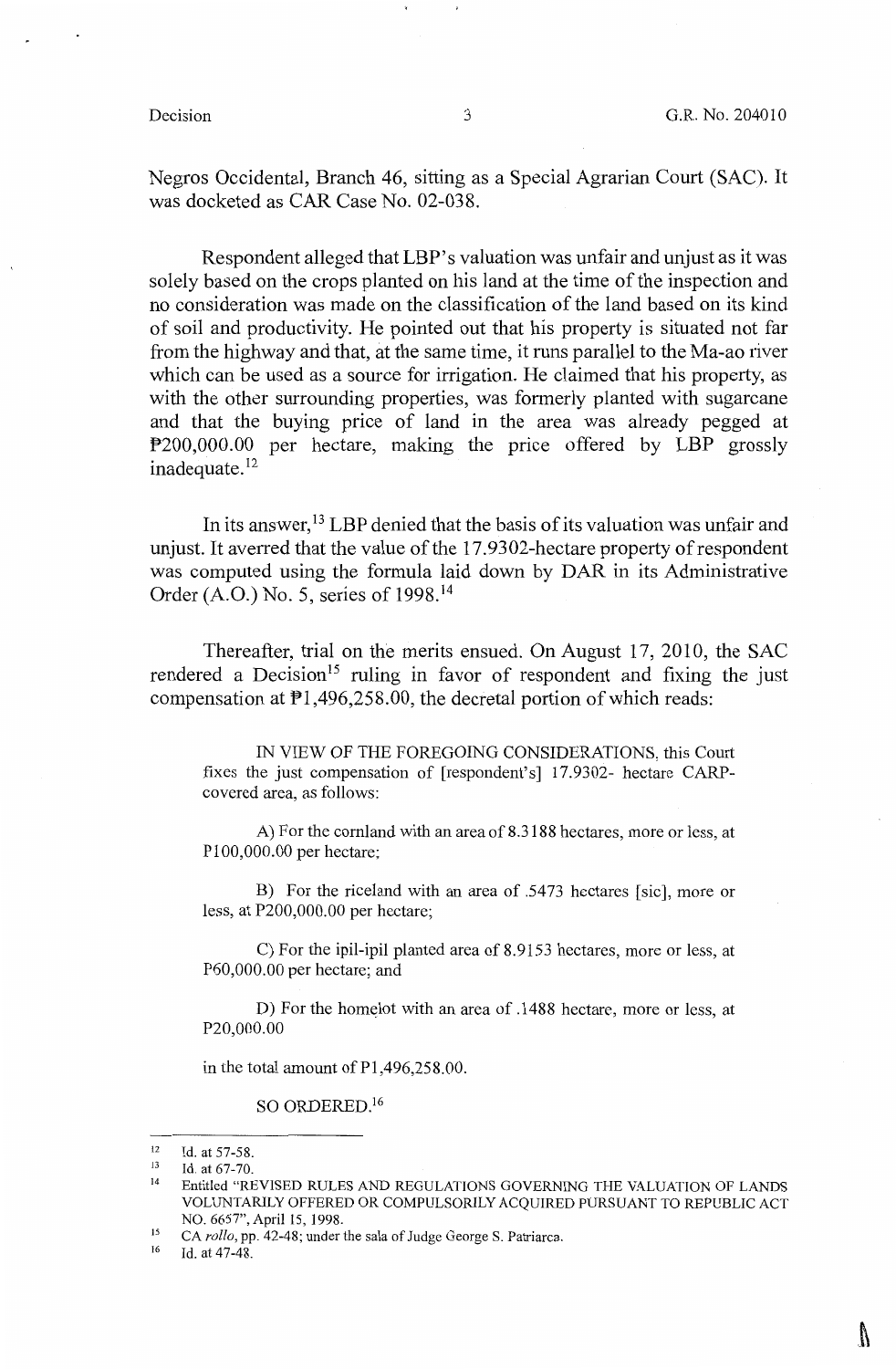LBP sought reconsideration,<sup>17</sup> but the same was denied by the SAC in its Order<sup>18</sup> dated November 17, 2010.

Subsequently, LBP interposed an appeal *via* a petition for review<sup>19</sup> before the CA. In its first assailed Resolution<sup>20</sup> dated March 30, 2011, the CA dismissed LBP's petition outright, citing three reasons:

- 1. the IBP (Integrated Bar of the Philippines) Receipts and PTRs (Professional Tax Receipt) of the two lawyers who signed the Petition in representation of Landbank of the Philippines were not current as of the year they signed the Petition. The Supreme Court demands strict compliance with the requirement that members of the bar should include the number and date of the official receipt of payment of annual membership dues to the Integrated Bar of the Philippines in all pleadings, motions and papers to be filed in court. In addition the pleadings must indicate the professional tax receipt number of the counsel;
- 2. the IBP (Integrated Bar of the Philippines) Receipts and PTRs (Professional Tax Receipt) of the Notary Public in the Notarial Acknowledgment of the Verification and Certification of Non-Forum Shopping that was attached to the Petition, were apparently not current for the year the document was notarized in violation of the mandate in Section 2, Rule VIII of the 2004 Rules on Notarial Practice; and
- 3. there was no proper proof of service of the Petition to the adverse party and the court *a quo* as required by Section 13, Rule 13 of the 1997 Rules of Civil Procedure. Certainly, registry receipts can hardly be considered sufficient proof of receipt by the addressee of registered mail. $^{21}$  (Citations omitted)

On May 2, 2011, LBP filed a motion for reconsideration<sup>22</sup> of the aforesaid issuance. In its second assailed Resolution<sup>23</sup> dated September 27, 2012, the CA ruled that, "even if the Court glossed over the procedural infirmities of the [p ]etition, the same is still dismissible under Section 4, Rule 42 of the Rules of Court for being patently filed without merit."<sup>24</sup> It affirmed the findings made by the SAC that LBP's valuation of respondent's property at P767,641.07 was "enormously low, inadequate and contrary to the sporting idea of fairness and equity."<sup>25</sup>

<sup>17</sup> Id. at 51-52B.<br>
<sup>18</sup> Id. at 16-41.<br>
<sup>20</sup> *Rollo*, pp. 6-8.<br>
<sup>21</sup> *Rollo*, pp. 6-8.<br>
<sup>21</sup> Id. at 7-8.<br>
<sup>22</sup> Id. at 55-65.<br>
<sup>24</sup> Id. at 10-13.<br>
<sup>24</sup> Id. at 11.<br>
<sup>25</sup> Id. at 13.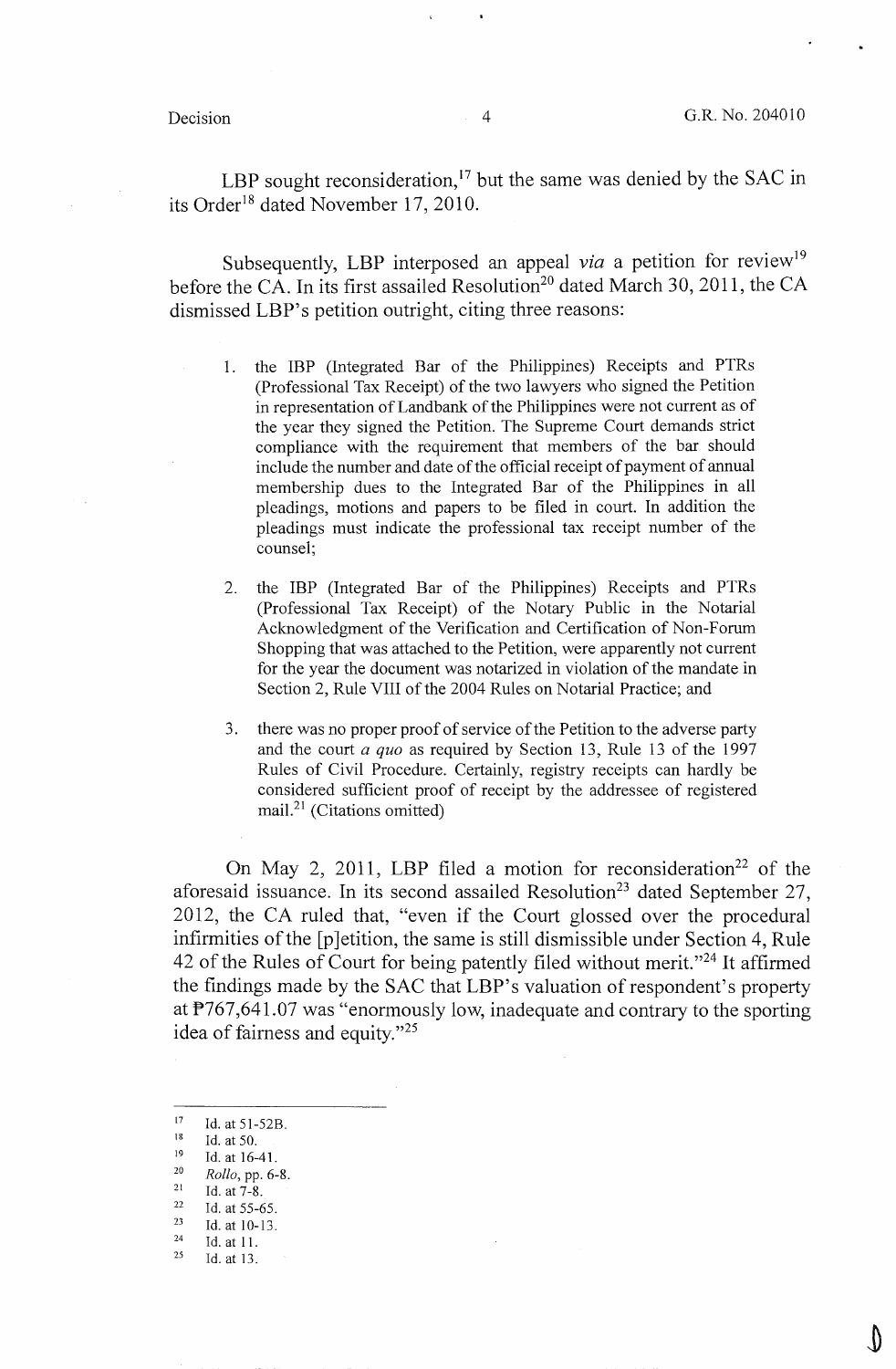Δ

Hence, the instant petition anchored on the following grounds:

THE HONORABLE [CA] COMMITTED A SERIOUS ERROR OF LAW WHEN IT DENIED LBP'S MOTION FOR RECONSIDERATION BASED ON ALLEGED LACK OF MERIT.

THE HONORABLE [CA] COMMITTED A SERIOUS ERROR OF LAW WHEN IT ADOPTED THE SAC VALUATION OF Pl,496,258.00 FOR THE 17.9302 HECTARE-PROPERTY OF THE RESPONDENT, THE SAC HAVING CLEARLY IGNORED THE VALUATION FACTORS AS ENUMERATED UNDER SECTION 17 OF R.A. 6657 AS TRANSLATED INTO A BASIC FORMULA IN DAR ADMINISTRATIVE ORDER NO. 5, SERIES OF 1998.<sup>26</sup>

### **The petition is partly meritorious.**

In dismissing outright LBP's petition for review, the CA found the following defects: (1) failure to indicate the current Professional Tax Receipt (PTRs) and Integrated Bar of the Philippines (IBP) official receipts of the lawyers who signed the petition; (2) failure to indicate the current PTR and IBP official receipt of the Notary Public in the notarial acknowledgment of the verification and certification of non-forum shopping; and (3) no proper proof of service.27

It is well to remember that this Court, in not a few cases, has consistently held that cases shall be determined on the merits, after full opportunity to all parties for ventilation of their causes and defenses, rather than on technicality or some procedural imperfection. In so doing, the ends of justice would be better served. The dismissal of cases purely on technical grounds is frowned upon and the rules of procedure ought not to be applied in a very rigid, technical sense, for they are adopted to help secure, not override, substantial justice, and thereby defeat their very ends. Indeed, rules of procedure are mere tools to expedite the resolution of cases and other matters pending in court. A strict and rigid application of the rules that would result in technicalities that tend to frustrate rather than promote justice must be avoided.28

LBP's explanation and subsequent compliance through its motion for reconsideration should have inspired an attitude of liberality on the part of the CA. While it appears to have done so in its second assailed Resolution, it went on to uphold the dismissal of the case for lack of merit, instead of reinstating

 $\frac{26}{27}$  Id. at 27-28.

<sup>&</sup>lt;sup>27</sup> Id. at 8.<br><sup>28</sup> *Dr. Malixi v. Dr. Baltazar*, 821 Phil. 423, 442 (2017), citing *Durban Apartments Corporation v. Catacutan, 514 Phil. 187, 195 (2005).*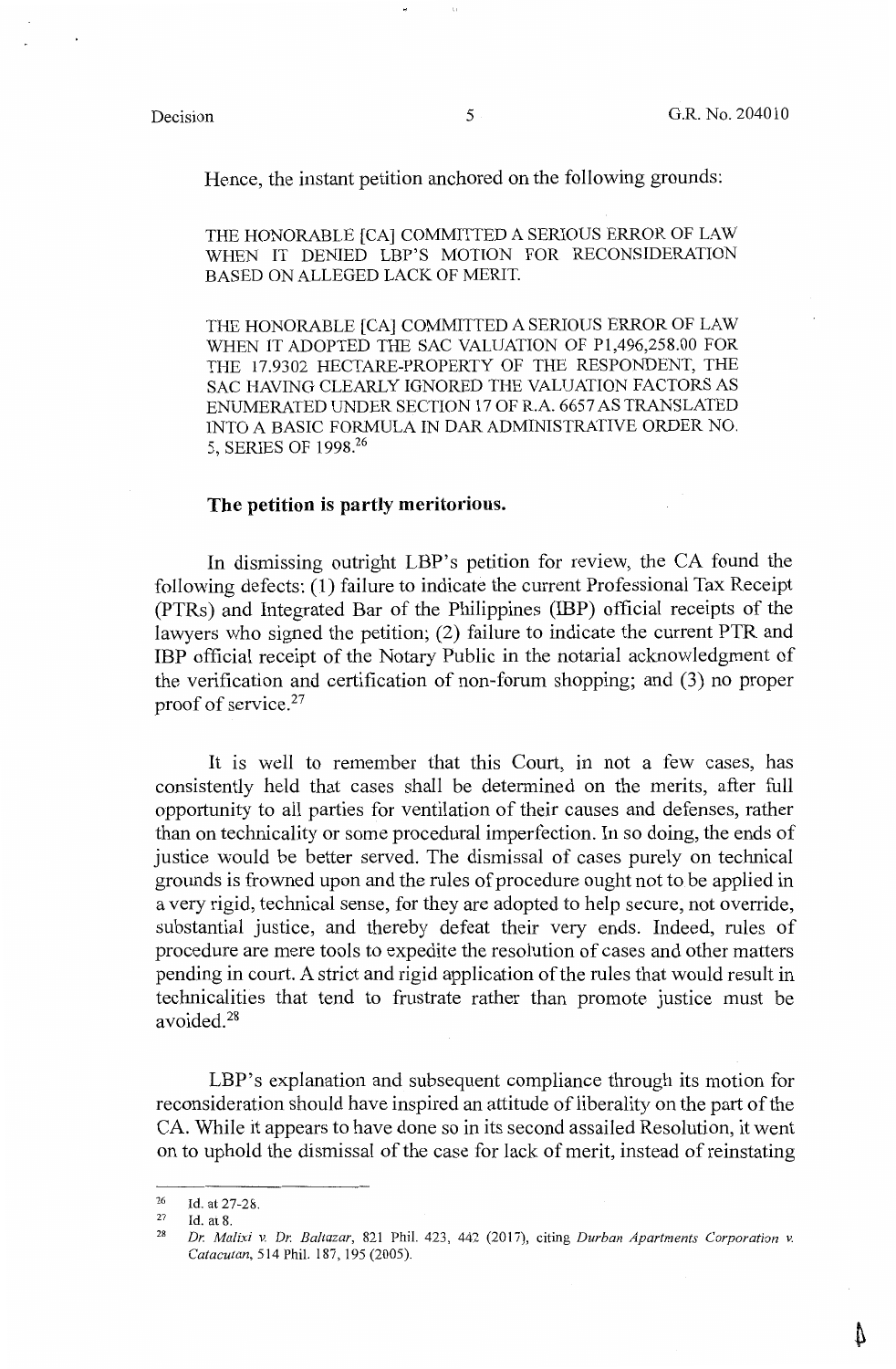V

or giving due course to the petition. Relying on the fact that SACs have original and exclusive jurisdiction over all petitions for the determination of just compensation, the CA made a sweeping statement that the SAC was correct in finding LBP's valuation of P767,641.07 to be iniquitous which, in effect, upheld the SAC's valuation of respondent's property at P1,496,258.00.

On this, petitioner differs by arguing that despite the nature of the jurisdiction of the SAC, it should not have totally ignored the valuation factors enumerated under Section 17 of Republic Act (R.A.) No. 665729 and the formula laid down in DAR A.O. No. 5, series of 1998.

The crux of the present controversy, therefore, lies in the binding character of the DAR formula, in relation to Section 17 of R.A. No. 6657, on the SACs in the exercise of their judicial function to determine just compensation.

Respondent's property was taken when R.A. No. 6657 or the "Comprehensive Agrarian Reform Law of 1988" was already in effect. The taking of property under R.A. No. 6657 is an exercise of the power of eminent domain by the State. The valuation of property or determination of just compensation in eminent domain proceedings is essentially a judicial function which is vested in the courts and not in administrative agencies.<sup>30</sup> Section 57 of R.A. No. 6657 expressly grants the RTCs, acting as SACs, original and exclusive jurisdiction over all petitions for the determination of just compensation to landowners.

In determining just compensation of lands acquired by the government under CARP, Section 17 of R.A. No. 6657 prescribes the valuation factors to be considered. While Congress passed R.A. No. 9700<sup>31</sup> on August 7, 2009, further amending certain provisions of R.A. 6657, as amended, among them, Section 17, its implementing rules, *i.e.*, DAR A.O. No. 2, series of 2009<sup>32</sup> clarified that the said law shall not apply to claims/cases where the claim folders were received by the LBP prior to July 1, 2009, as in this case. In such a situation, just compensation shall be determined in accordance with Section 17 ofR.A. No. 6657, as amended, prior to its further amendment by R.A. No. 9700.<sup>33</sup>

<sup>&</sup>lt;sup>29</sup> Comprehensive Agrarian Reform Law of 1988.<br><sup>30</sup> *Land Bank of the Philippines v. Celada*, 515 Phil. 467, 477 (2006).<br><sup>31</sup> Entitled "An Act Strengthening the Comprehensive Agrarian Reform Program (CARP), Extending the Acquisition and Distribution of All Agricultural Lands, Instituting Necessary Reforms, Amending for The Purpose Certain Provisions of Republic Act No. 6657, Otherwise Known as the Comprehensive

Agrarian Reform Law of 1988, as Amended, and Appropriating Funds Therefor." (2009).<br><sup>32</sup> Entitled "RULES AND PROCEDURES GOVERNING THE ACQUISITION AND DISTRIBUTION OF AGRICULTURAL LANDS UNDER REPUBLIC ACT (R.A.) NO. 6657, AS AMENDED BY R.A.

<sup>9700&</sup>quot; ((2009). 33 *Heirs of Pablo Feliciano, Jr. v. Land Bank of the Philippines,* 803 Phil. 253, 261-262 (2017).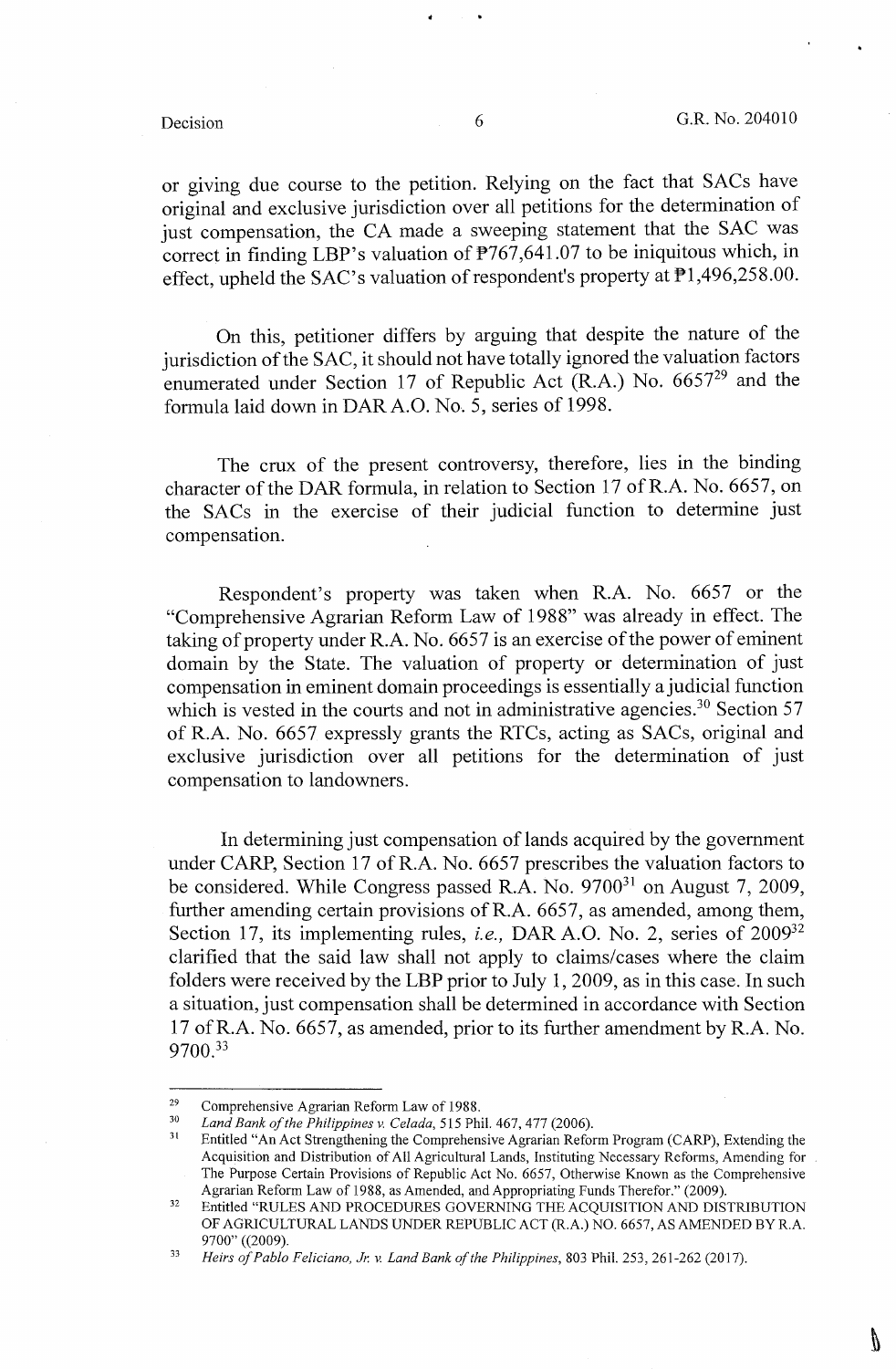$\mathbb{R}^n$ 

### Thus, Section 17 of R.A. No. 6657 provides:

Sec. 17. *Determination of Just Compensation.* - In determining just compensation, the cost of acquisition of the land, the current value of like properties, its nature, actual use and income, the sworn valuation by the owner, the tax declarations, and the assessment made by government assessors shall be considered. The social and economic benefits contributed by the farmers and the farmworkers and by the Government to the property, as well as the non-payment of taxes or loans secured from any government financing institution on the said land shall be considered as additional factors to determine its valuation.

Pursuant to the DAR's rule-making power to carry out the object and purposes of R.A. No. 6657, as amended, DAR A.O. No. 5, series of 1998 precisely "filled in the details" of Section 17, R.A. No. 6657 by providing a basic formula by which the factors mentioned therein may be taken into account,<sup>34</sup>*viz.:* 

> II. **The following rules and regulations are hereby promulgated to govern the valuation of lands subject of acquisition whether under voluntary offer to sell (VOS) or compulsory acquisition (CA).**

A. There shall be one basic formula for the valuation of lands covered by VOS or CA:

$$
LV = (CNI x 0.6) + (CS x 0.3) + (MV x 0.1)
$$

| Where: LV |            | $=$         | Land Value             |  |     |     |  |
|-----------|------------|-------------|------------------------|--|-----|-----|--|
|           | <b>CNI</b> | $=$         | Capitalized Net Income |  |     |     |  |
|           | CS         |             | $=$ Comparable Sales   |  |     |     |  |
|           | МV         | $=$         | Market Value           |  | per | Tax |  |
|           |            | Declaration |                        |  |     |     |  |

The above formula shall be used if all three factors are present, relevant and applicable.

A. I When the CS factor is not present and CNI and MV are applicable, the formula shall be:

 $LV = (CNI \times 0.9) + (MV \times 0.1)$ 

A.2 When the CNI factor is not present, and CS and MV are applicable, the formula shall be:

 $LV = (CS x 0.9) + (MV x 0.1)$ 

<sup>34</sup>  JMA Agricultural Development Corporation v. Land Bank of the Philippines, G.R. No. 206026, July 10, 2019.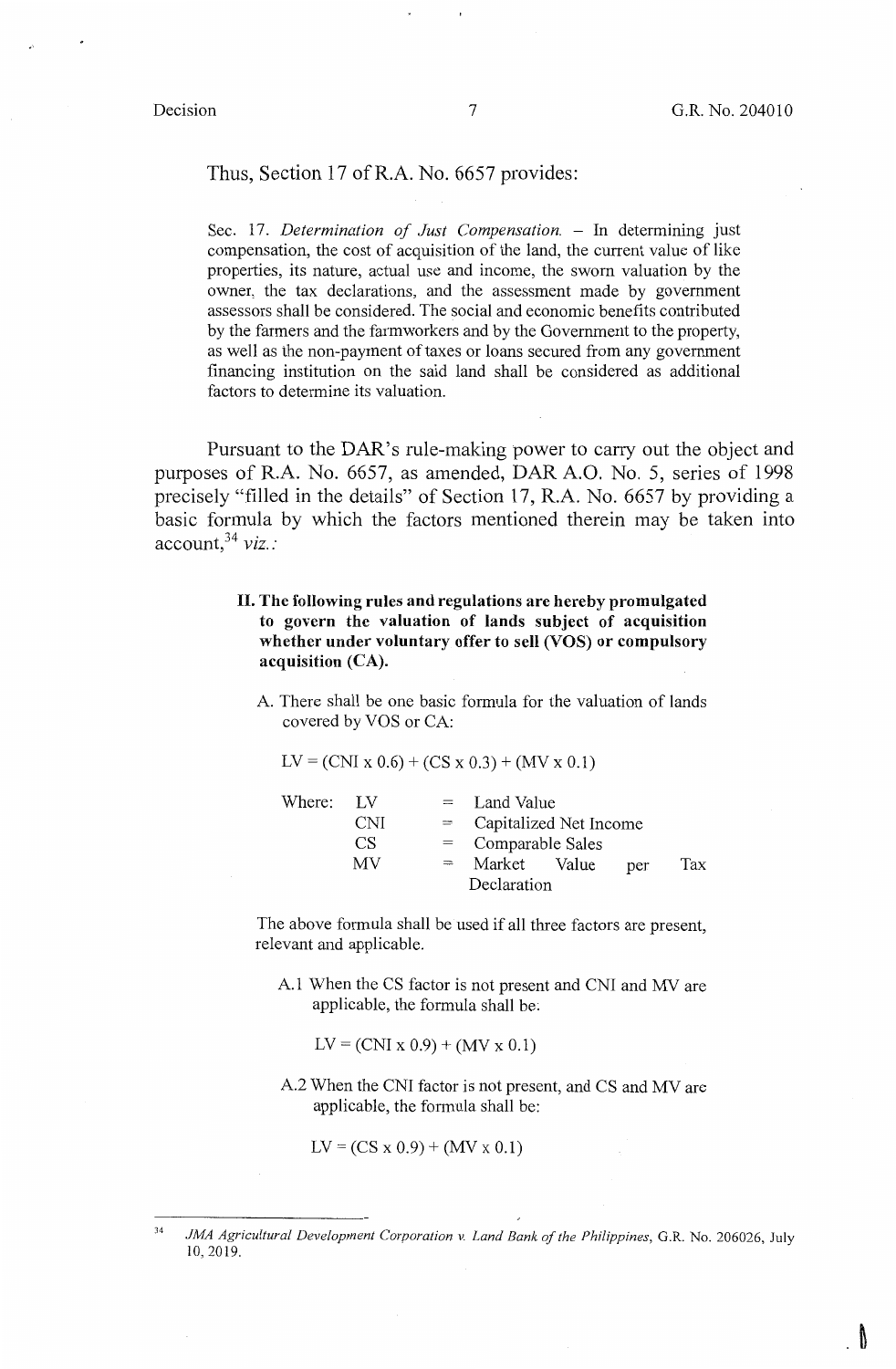..

A.3 When both the CS and CNI are not present and only MV is applicable, the formula shall be:

$$
LV = MV x 2
$$

In no case shall the value of idle land using the formula  $MV x 2 exceed the lowest value of land within the same$ estate under consideration or within the same barangay or municipality (in that order) approved by LBP within one (1) year from receipt of claimfolder. (Emphasis in the original)

In *Alfonso v. Land Bank of the Philippines,35* the Court harmonized the SAC's exercise of judicial discretion, on the one hand, and the obligatory application of the compensation valuation factors in Section 17 of R.A. 6657 and the DAR formula, on the other, ruling in this wise:

x x x **The factors listed under Section 17 of RA 6657 and its resulting formulas provide a uniform framework or structure for the computation of just compensation which ensures that the amounts to be paid to affected landowners are not arbitrary, absurd or even contradictory to the objectives of agrarian reform. Until and unless declared invalid in a proper case, the DAR formulas partake of the nature of statutes, which under the 2009 amendment became law itself, and thus have in their favor the presumption of legality, such that courts shall consider, and not disregard, these formulas in the determination of just compensation for properties covered by the CARP. When faced with situations which do not warrant the formula's strict application, courts may, in the exercise of their judicial discretion, relax the formula's application to fit the factual situations before them, subject only to the condition that they clearly explain in their Decision their reasons (as borne by the evidence on record) for the deviation undertaken.** It **is thus entirely allowable for a court to allow landowner's claim for an amount higher than what would otherwise have been offered (based on an application of the formula) for as long as there** is **evidence on record sufficient to support the award.<sup>36</sup>** (Emphasis in the original)

Hence, it is mandatory for the SAC to consider the DAR formula in the determination of just compensation for properties covered by the CARP. However, the SAC may depart from a strict application of the formula, provided the deviation is sufficiently justified by the surrounding circumstances and clearly explained in the decision.

Applying the above principles to the case at bar, it becomes apparent, upon a reading of the Decision dated August 17, 2010, that the SAC did not

<sup>35</sup>  801 Phil. 217 (2016).

<sup>36</sup>  Id. at 282.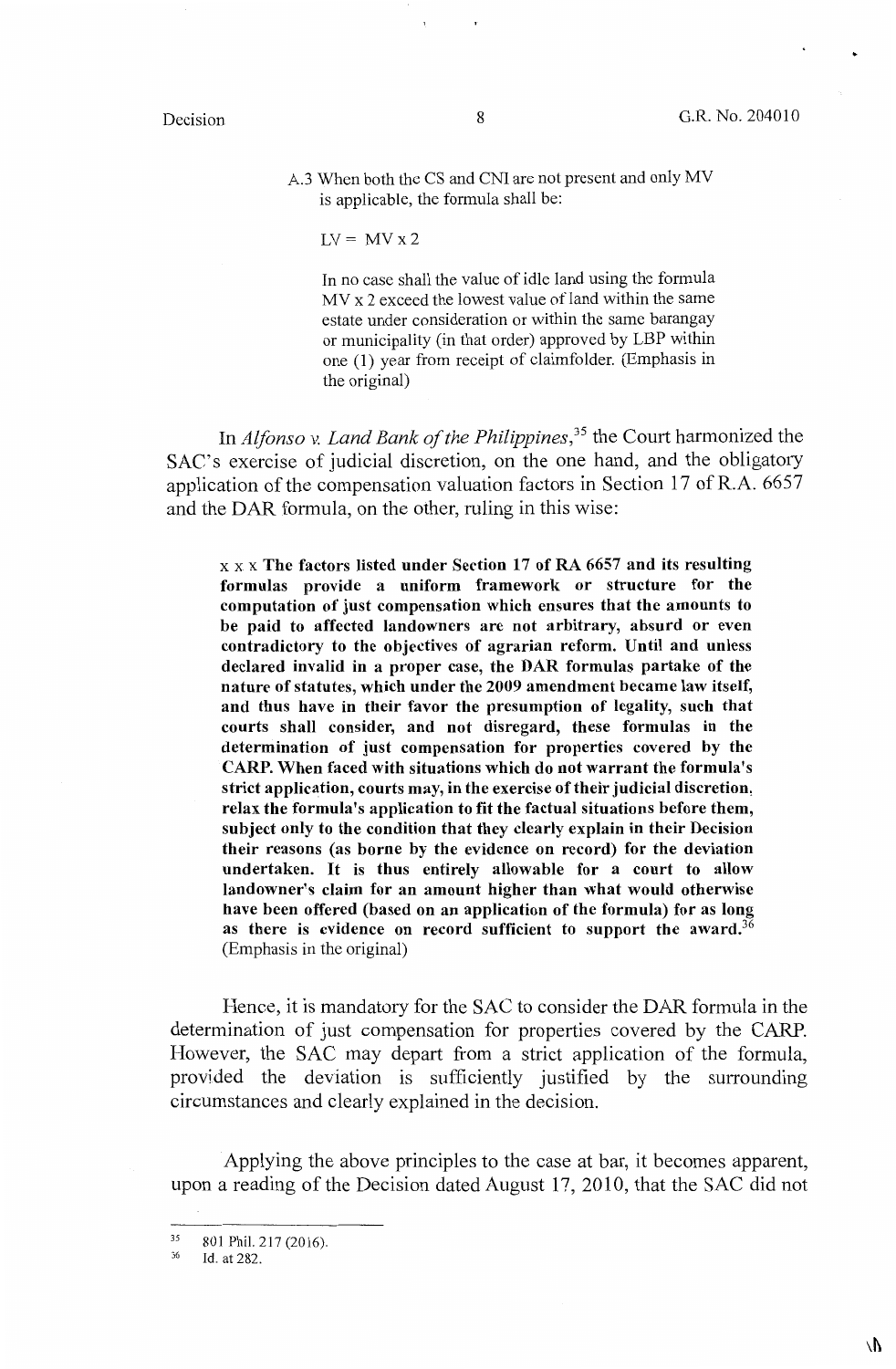consider the valuation factors enumerated under Section 17 ofR.A. No. 6657 and did not adhere to the formula laid down in DAR A.O. No. 5, series of 1998, nor did it discuss the reasons for its non-observance:

After considering the entire records of this case and the evidence presented, the Court finds the petition impressed with merit.

Justice and equity dictate that it be so.

R.A. 6657 of the Comprehensive Agrarian Reform Act was signed into law on June 15, 1988. The said law mandates that the Land Bank of the Philippines (LBP) shall compensate the landowner in such amount as may be agreed upon by the landowner, the DAR and LBP or as may be determined by the court as just compensation taking into consideration the costs [sic] of acquisition of the land, the current value of like properties, its nature, actual use, income, sworn valuation by the owner, tax declarations and the assessments by government assessors.

In the case at bar, it appears that petitioner was compensated by respondents the amount of P767,641.07 only for his 17.9302-hectare CARP-covered area, or at the average cost of only around P43,000.00, more or less, per hectare. Applying the tax declaration dated January 1, 2000 (supra) with the market value of the said property in the total amount of Pl,938,056.85, the average value per hectare would be P62,000.00, more or less, and this average value per hectare even includes the 13 hectares which were rejected by respondents because the same constituted a slope.

Likewise, it appears that the eight (8)-hectare portion which was planted to corn has a land valuation of only P33,272.76 per hectare. The evidence showed that this area was previously planted by petitioner to sugarcane (Exhibit "G"). Petitioner claimed that the value of the land adjacent to this portion was assessed by respondents a land valuation of Pl00,000.00 per hectare.

In the case of LBP vs. Pacita Agricultural Multi-Purpose Coop., etc., G.R. No. 177607, January 19, 2009, the Supreme Court held that it is more equitable for the Special Agrarian Court (SAC) to determine just compensation of the property using the valuation at the time of its payment and considering the full and fair equivalent of the property taken from its owner by the expropriator, equivalent being real, substantial, full and ample.

Verily, respondents' valuation of petitioner's landholding is enormously low, inadequate and contrary to the sporting idea of fairness and equity. Petitioner has presented its case with clear, compelling and substantive evidence.<sup>37</sup> (Underscoring in the original)

The SAC merely stated that LBP's valuation is "enormously low, inadequate and contrary to the sporting idea of fairness," which approximates the statement made by the SAC in *Alfonso* that the government's valuation is

<sup>37</sup> CA *rollo,* pp. 46-47.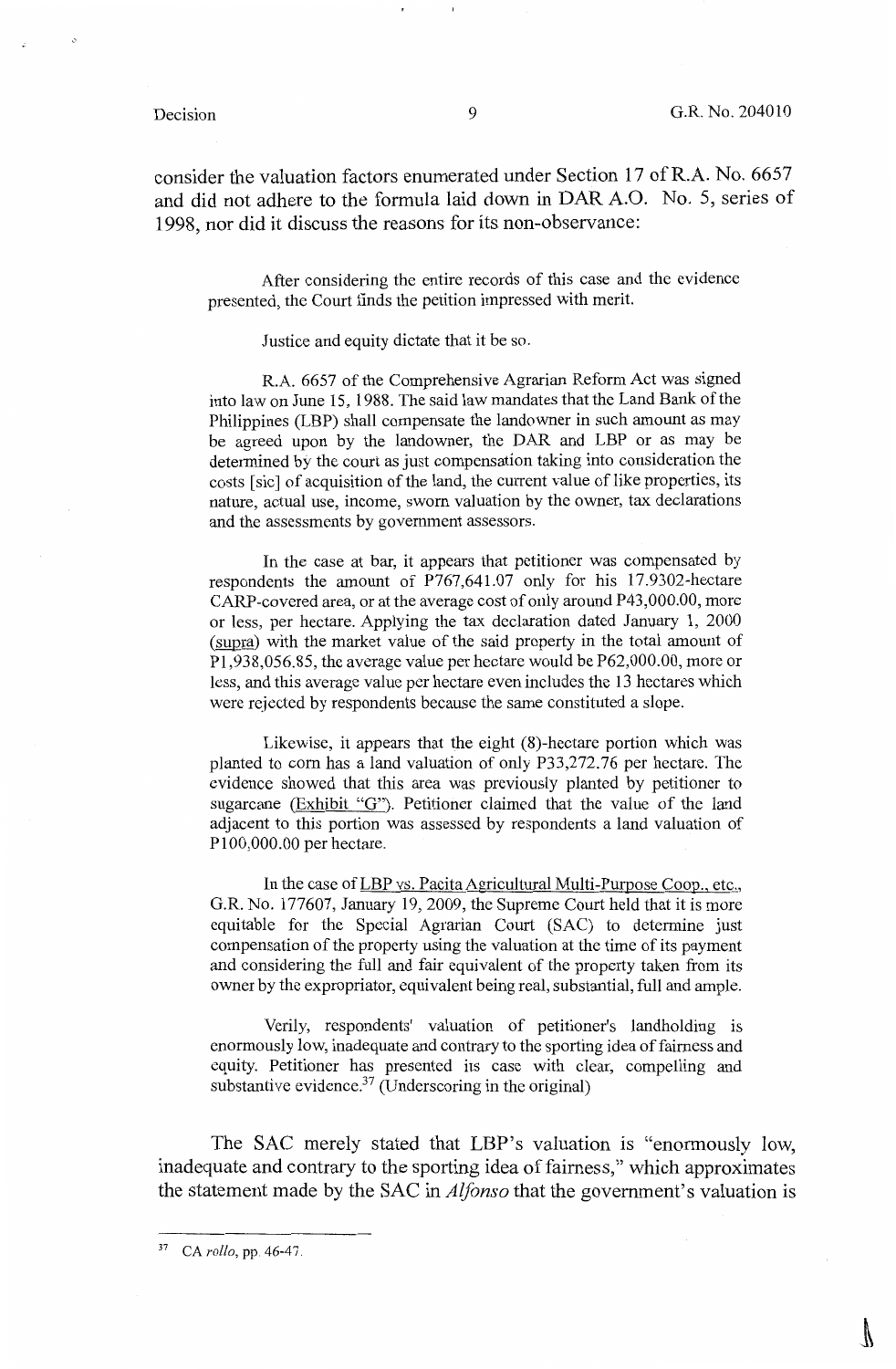"unrealistically low." In arriving at the amount of just compensation to be paid to respondent, the SAC solely based its conclusion on the market value per tax declaration of respondent's property and the alleged assessment made by LBP on the land adjacent thereto. This Court notes that the 17.9302-hectare property of respondent comprises of several portions with varying land uses and the SAC did not even bother to offer a detailed explanation as to how the land values for each of them came about, as well as the evidence to support the same.

For these reasons, the valuation made by the SAC cannot be upheld and must be struck down as illegal. Nevertheless, this Court cannot automatically adopt LBP's own calculation as prayed for in the instant petition. The veracity of the facts and figures which it used in arriving at the amount of just compensation under the circumstances involves the resolution of questions of fact which is, as a rule, improper in a petition for review on *certiorari.* We have likewise consistently taken the position that this Court is not a trier of facts. <sup>38</sup>

In view of the foregoing, it is necessary to remand the case to the SAC for the determination of just compensation due to the respondent based on Section 17 of R.A. No. 6657, DAR A.O. No. 5, series of 1998, and in consonance with prevailing jurisprudence.

**WHEREFORE,** premises considered, the petition is **PARTIALLY GRANTED.** Accordingly, the Resolutions dated March 30, 2011 and September 27, 2012 issued by the Court of Appeals – Cebu City in CA-G.R. SP No. 05614 are **ANNULLED and SET ASIDE.** 

CAR Case No. 02-038 is **REMANDED** to the Regional Trial Court of Bacolod City, Negros Occidental, Branch 46 for the recomputation of the final valuation of respondent Ludovico Hilado's 17.9302-hectare property with deliberate dispatch.

#### **SO ORDERED.**

SAMUEL H. G<sub>7</sub>

Associate Justice

<sup>38</sup>*Land Bank of the Philippines v. Heirs of Lorenzo Tanada, et al.,* 803 Phil. 103, 114 (2017).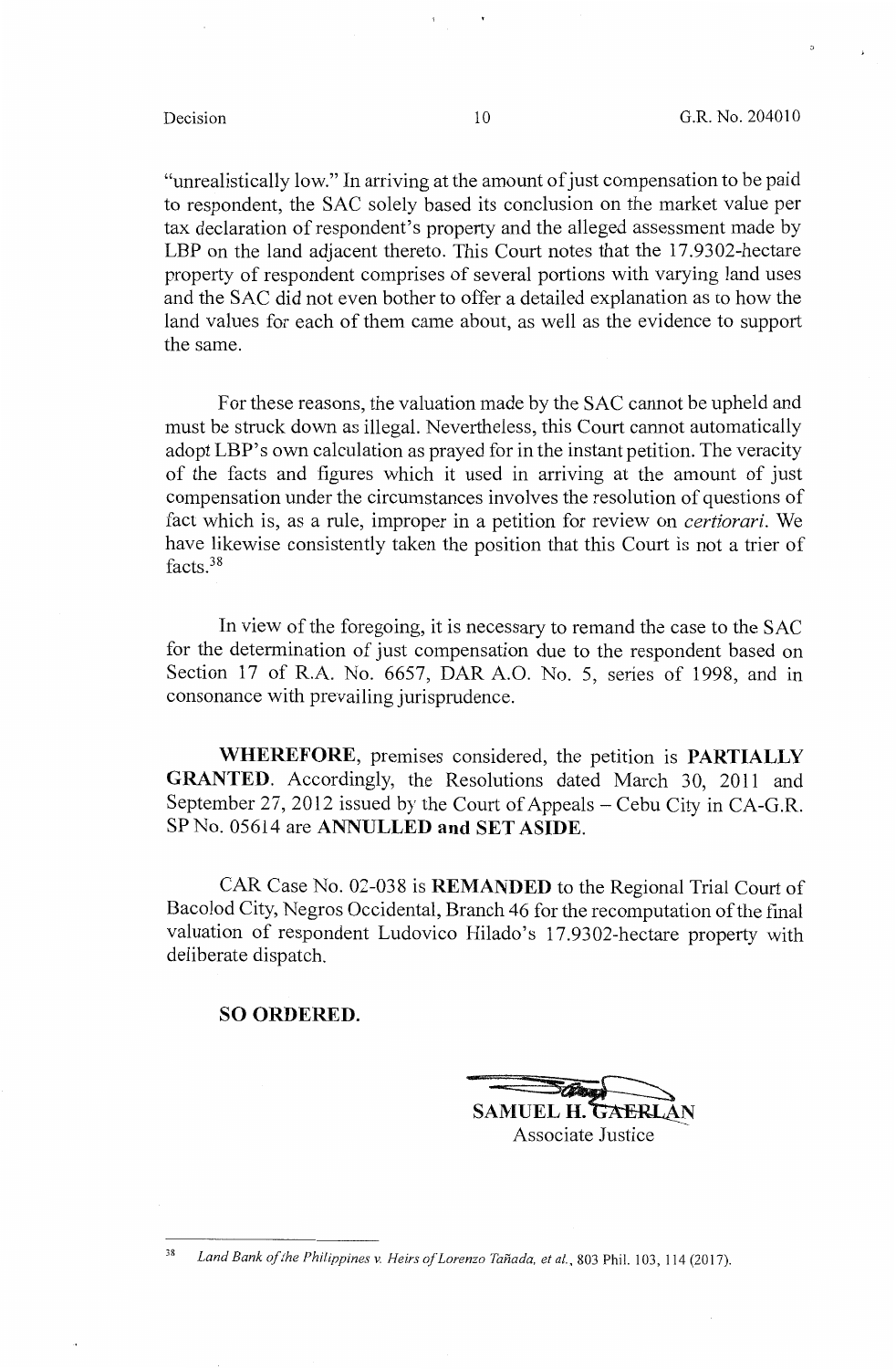Decision

# WE CONCUR:

LE M.V.F. LEONE Associate Justice

Chairperson

11

A Gele nun 15

∠ি শিক sociate Justice Associate Justice

*(On official leave)*  **RODIL V. ZALAMEDA**  Associate Justice

# **ATTESTATION**

I attest that the conclusions in the above Decision had been reached in consultation before the case was assigned to the writer of the opinion of the Court's Division.

**MARVICALLY FLEO** 

Associate Justice Chairperson, Third Division